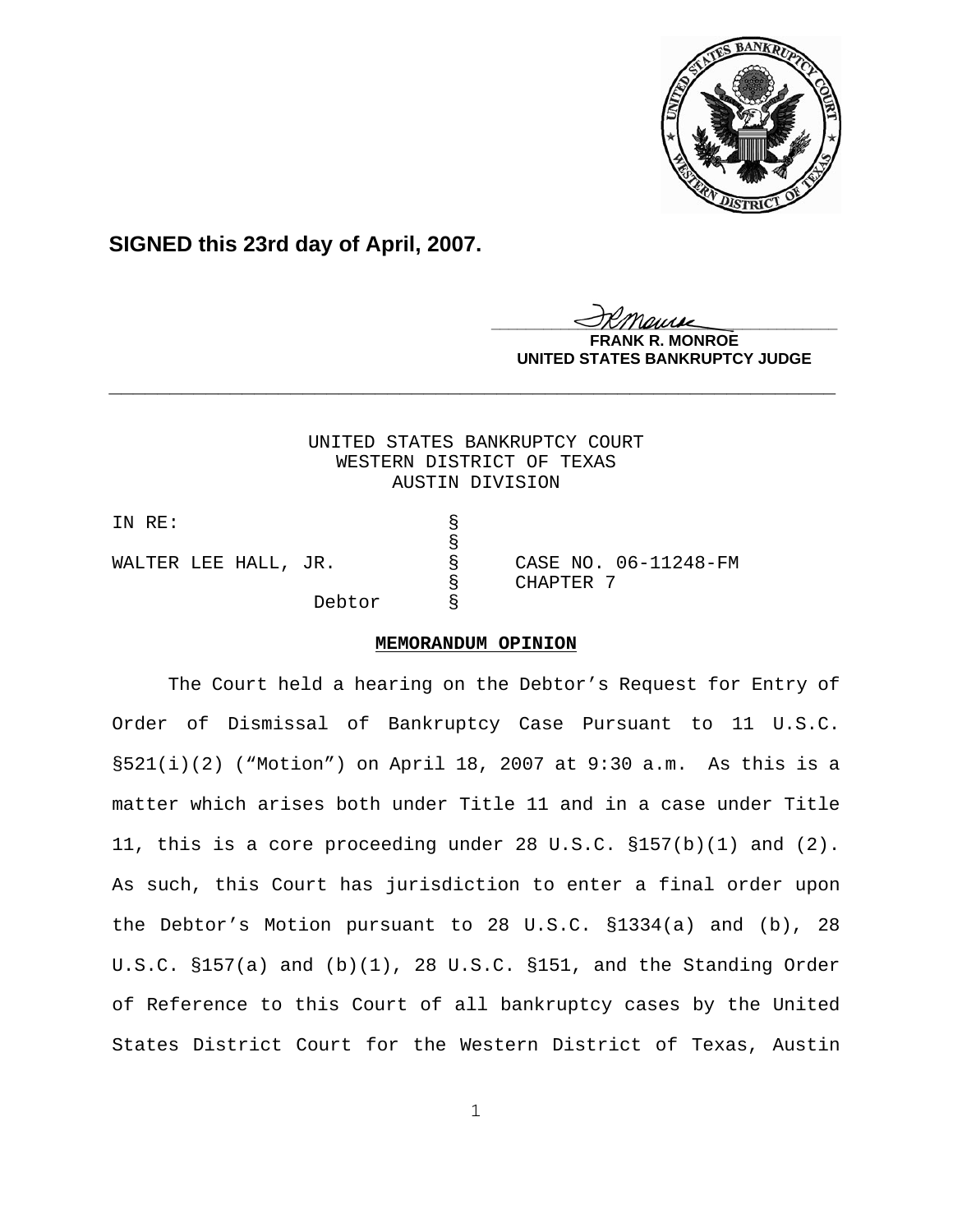Division. This Memorandum Opinion shall constitute Findings of Fact and Conclusions of Law as required by Bankruptcy Rule 7052 and 9014.

### **Facts**

This Debtor's use of Title 11 has been extensive. The Debtor filed his first voluntary petition under Chapter 13 on May 1, 2006. On May 17, 2006, Debtor filed his Schedules and Statement of Financial Affairs and Plan; however, he failed to file Schedules E, F, G, and a Form B22C Means Test. That case was dismissed by Order dated July 26, 2006 upon the request of the standing Chapter 13 Trustee because of the Debtor's failure to submit tax returns as required under 11 U.S.C. §521(e)(2).

Debtor filed a Motion to Reinstate the case and requested an expedited hearing. On August 15, 2006, the Court heard arguments from both the Debtor and the Trustee and entered its Order denying the Motion to Reinstate holding essentially that under 11 U.S.C. §521(i)(1), Debtor's Chapter 13 case had been automatically dismissed on June 16, 2006 (the  $46<sup>th</sup>$  day after the petition date); and therefore, no basis existed upon which the case could be reinstated.

The Debtor filed this second case under Chapter 13 on August 15, 2006 and sought reconsideration of the denial of his Motion to Reinstate his first Chapter 13 case. Ultimately, the Debtor appealed and the United States District Court for the Western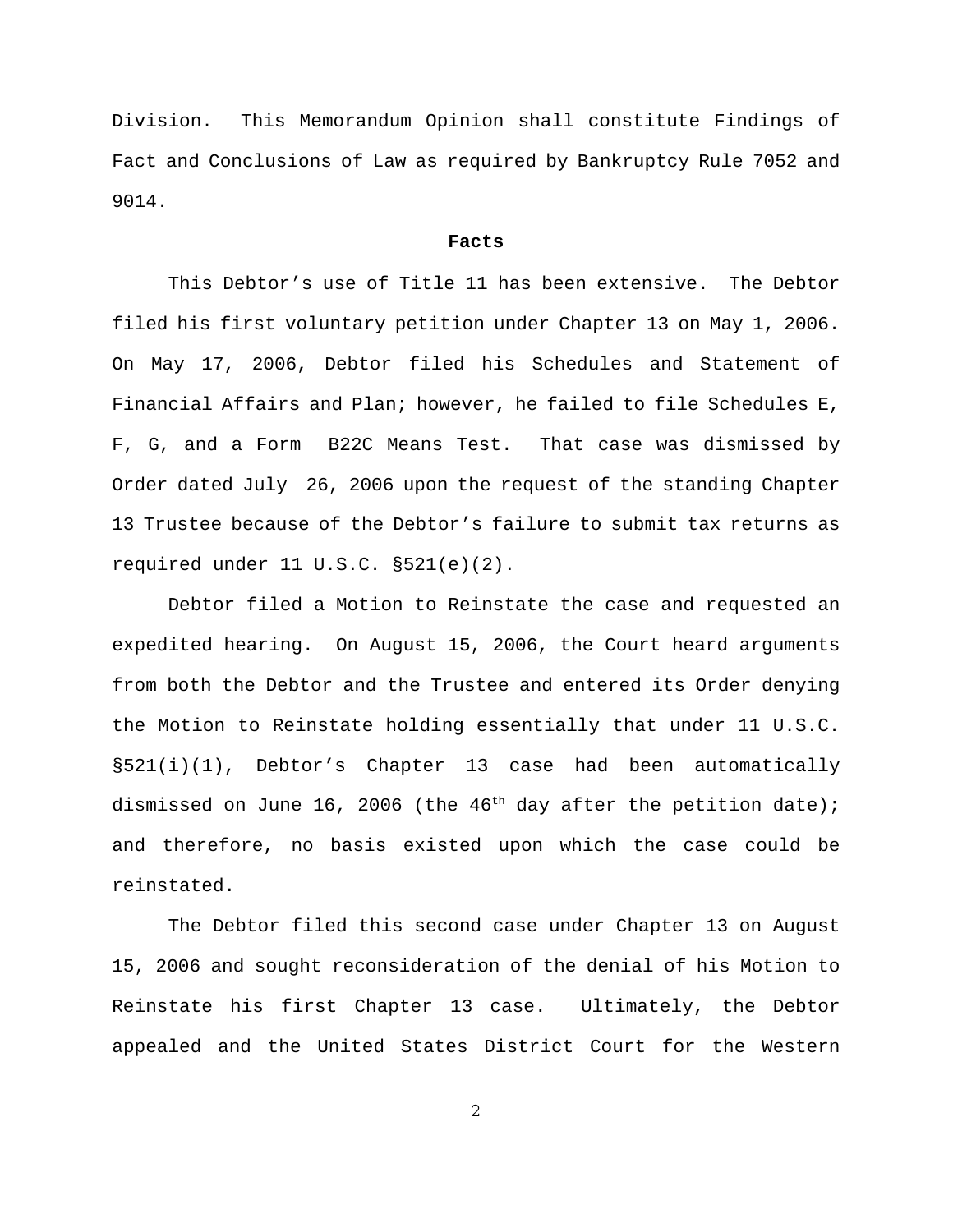District of Texas affirmed this Court's decision to deny the Debtor's Motion to Reinstate the first case upon the same rationale that the Bankruptcy Court had used. Such affirmance occurred March 12, 2007.

In the meantime and in the Debtor's second case, the Debtor filed Schedules and a Statement of Financial Affairs within the 45 day time limit; however, virtually every page of those documents, except for Schedule A – Real Property and Schedule C – Property Claimed as Exempt, were marked either "TAB" or "To Be Amended" and they contained absolutely no information other than the Debtor's name and the case number. The Debtor's Chapter 13 plan filed the same date was equally deficient: it was the form plan required to be used in this district but only his name and case number appeared on each page together with the notation "TBA = To Be Amended" and "TBA" on every page.

The Debtor also requested the Court to extend the automatic stay pursuant to 11 U.S.C.  $\S362(c)(3)(b)$  which, after hearing, the Court declined to grant for the reasons stated orally on the record at such hearing. Primarily the Court found that the Debtor was not engaging in the pursuit of Chapter 13 for the legitimate purposes for which it existed, but it was simply part of his plan to frustrate his secured creditors in realizing upon their collateral as he had not paid them any payments in the first case and he had filed adversary proceedings challenging each of his secured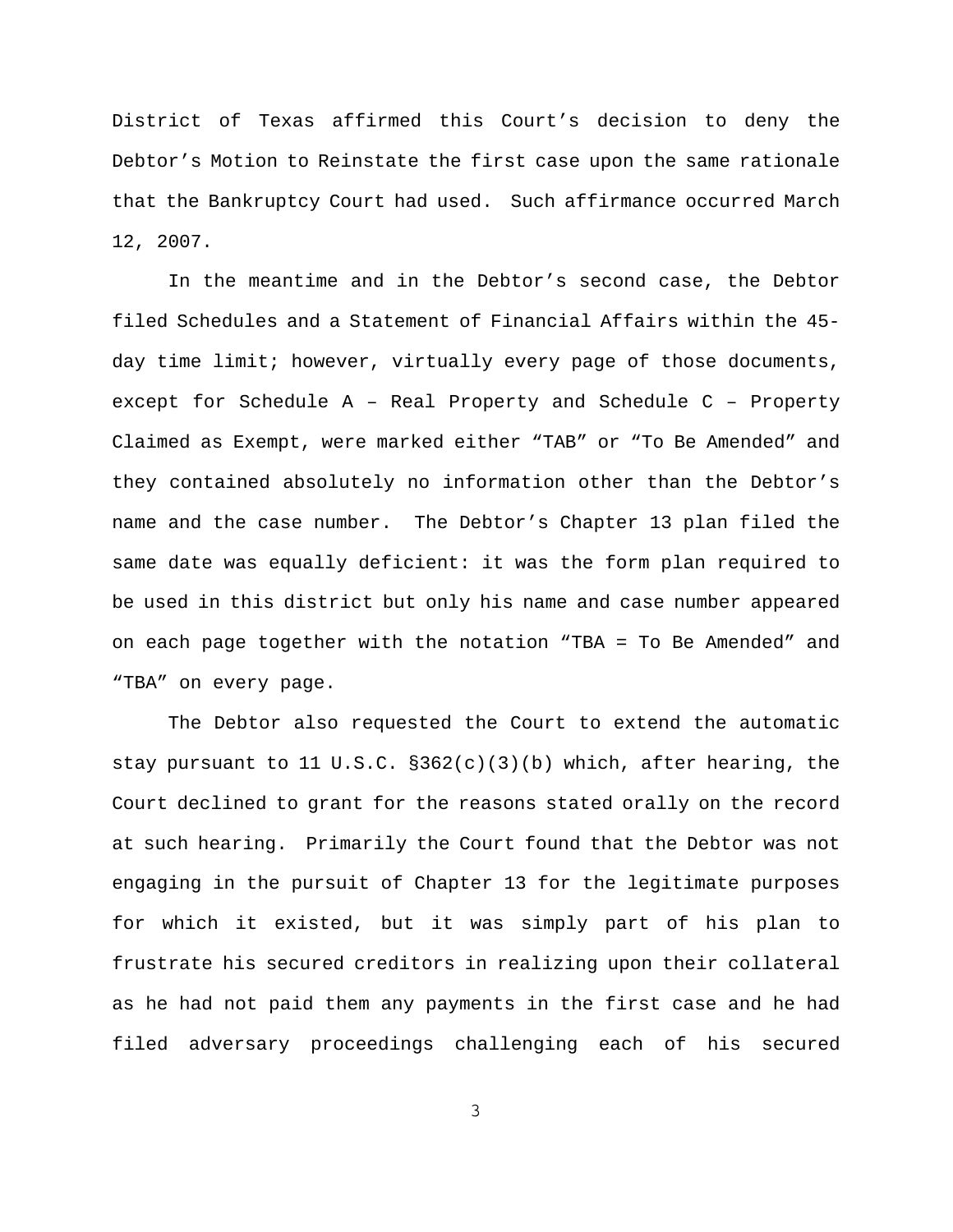creditor's liens upon what can only be described as the most spurious bases.

Undeterred, the Debtor filed at least two separate motions seeking reconsideration of the Court's denial of the stay extension. And, after this case had been converted to Chapter 7, the Debtor ultimately filed at least three adversary proceedings seeking to have this Court determine that each of his real estate secured creditor's liens were invalid<sup>1</sup>. He also removed one state court case relating to a creditor secured by an automobile not once, but twice; the second time after it had been remanded the first time. But, I get ahead of myself.

The Chapter 13 Trustee filed a Motion to Dismiss this instant case with prejudice claiming the Debtor was proceeding in bad faith, which Motion basically recited all of the various and sundry misdeeds of the Debtor to that point. The Debtor responded and a hearing was set for November 7, 2006. The Debtor also requested a jury trial with regard to such Motion and at the last minute, sought a continuance of such Motion, which was denied. Mr. Hall failed to appear at the hearing. The Trustee asked for additional time in hopes of working out something out with the Debtor.

<sup>1</sup> These were filed by the Debtor even though he had unbeknownst to anyone surreptitiously transferred title to the real estate in his estate [three separate pieces] to an entity or entities he controlled.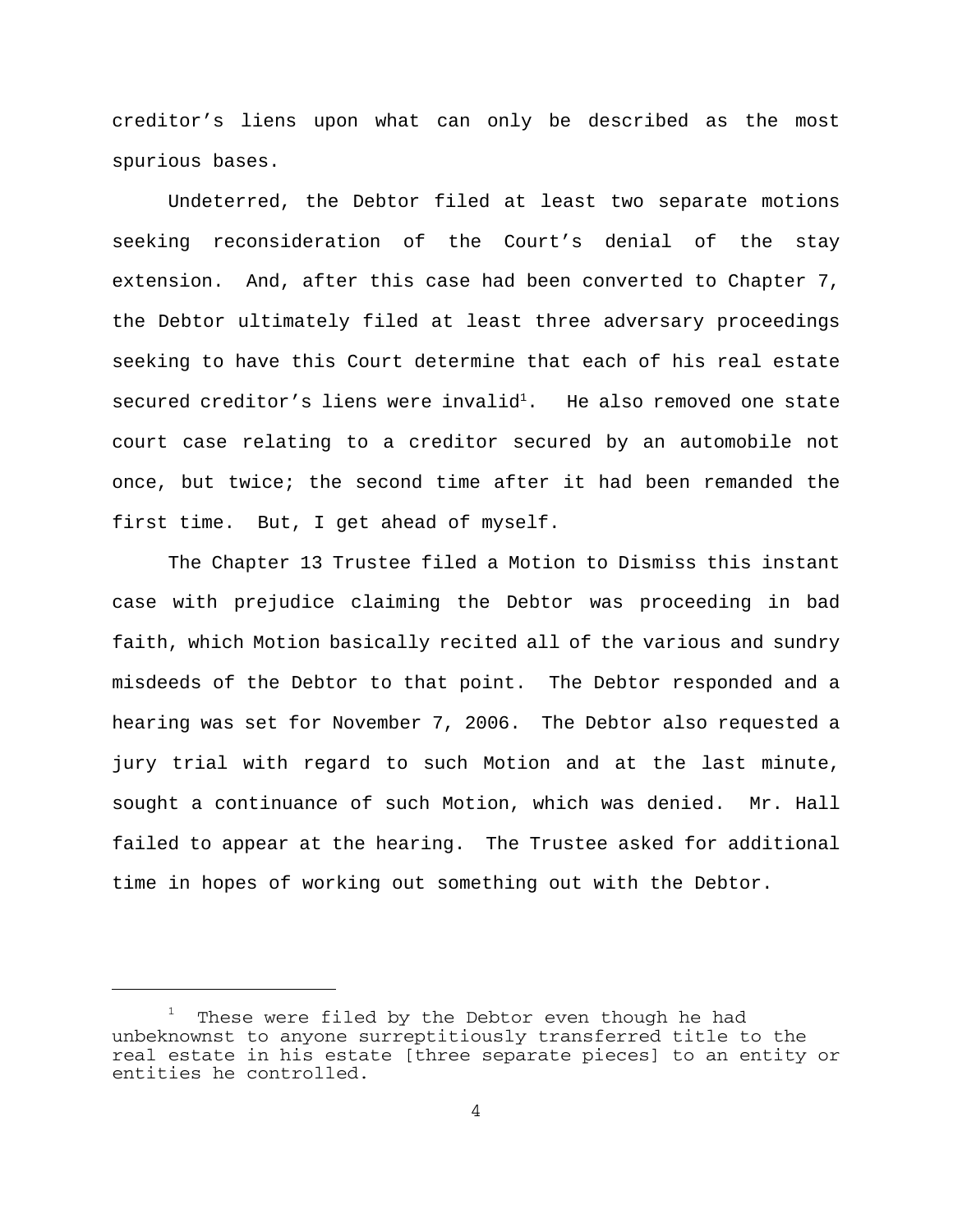Ultimately on December 4, 2006, the Debtor converted his case voluntarily to a case under Chapter 7 and on that same date, he filed an Amended Schedule B in which he listed two automobiles but no other personal property except for a checking account with an unnamed entity.

The Section 341 meeting has yet to be completed as Mr. Hall has either not appeared at prior settings or appeared and exercised his 5th Amendment privilege against self-incrimination in response to virtually every question asked.

The Court held hearings upon the Debtor's requests in the adversary proceedings he filed against various of his secured creditors for injunctive relief. It was at this time in January 2007 that it became clear that while the case was pending as a Chapter 13 case, the Debtor had executed deeds to the three pieces of real property, without notice to creditors or seeking Court authorization, conveying virtually all interest therein to a corporate entity which he controlled – KWI Legal Defense Fund, Inc. Additionally, at such hearings, the Debtor, in answer to virtually every question, refused to answer asserting his  $5<sup>th</sup>$  Amendment privilege against self-incrimination.

On January 18, 2007, the Debtor filed his Statement of Current Monthly Income and Means Test Calculation – Chapter 7 in which virtually every question was answered as "To Be Amended" or "To Be Determined".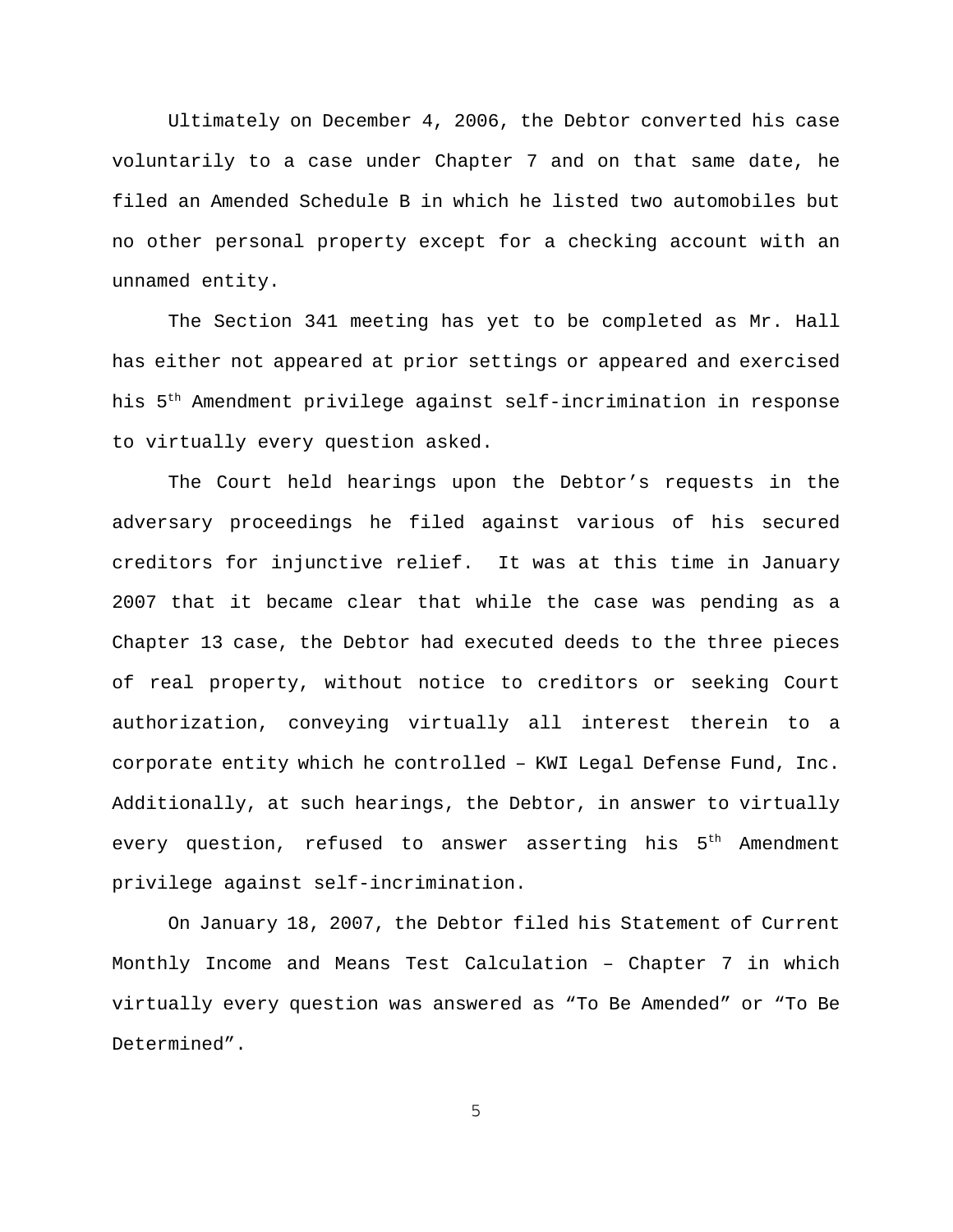On February 21, 2007, this Court entered his Order to Show Cause which ordered the Debtor to appear and show cause as to why this case should not be dismissed with prejudice to refiling for a period of two years because of the perceived abuses of the bankruptcy system that were being committed by the Debtor. At the same time, the Court set for dismissal the various adversary proceedings that had been filed by the Debtor against his various secured creditors. The Show Cause Order was set for hearing and was heard on March 21, 2007. The Debtor failed to show at that hearing. Instead he filed an affidavit attempting instead to invoke 28 U.S.C. §144 as a manner of disqualifying the Court. Of course, that section applies only to United States District Courts and not United States Bankruptcy Courts. All of the Debtor's various motions and the "affidavit" pursuant to 28 U.S.C. §144 were denied at the hearing.

It should be noted that as of that point in time no party-ininterest had yet decided to avail itself of the remedy provided by Congress in 11 U.S.C.  $\S521(i)(1)-(4)$ , the automatic dismissal provisions of the new Act.

At the Show Cause hearing the United States Trustee and the Chapter 7 Trustee asked the Court not to dismiss the case and instead to enjoin the Debtor from taking any action to control property of the estate, to transfer the property of the estate, from filing any adversary proceeding relating to property of the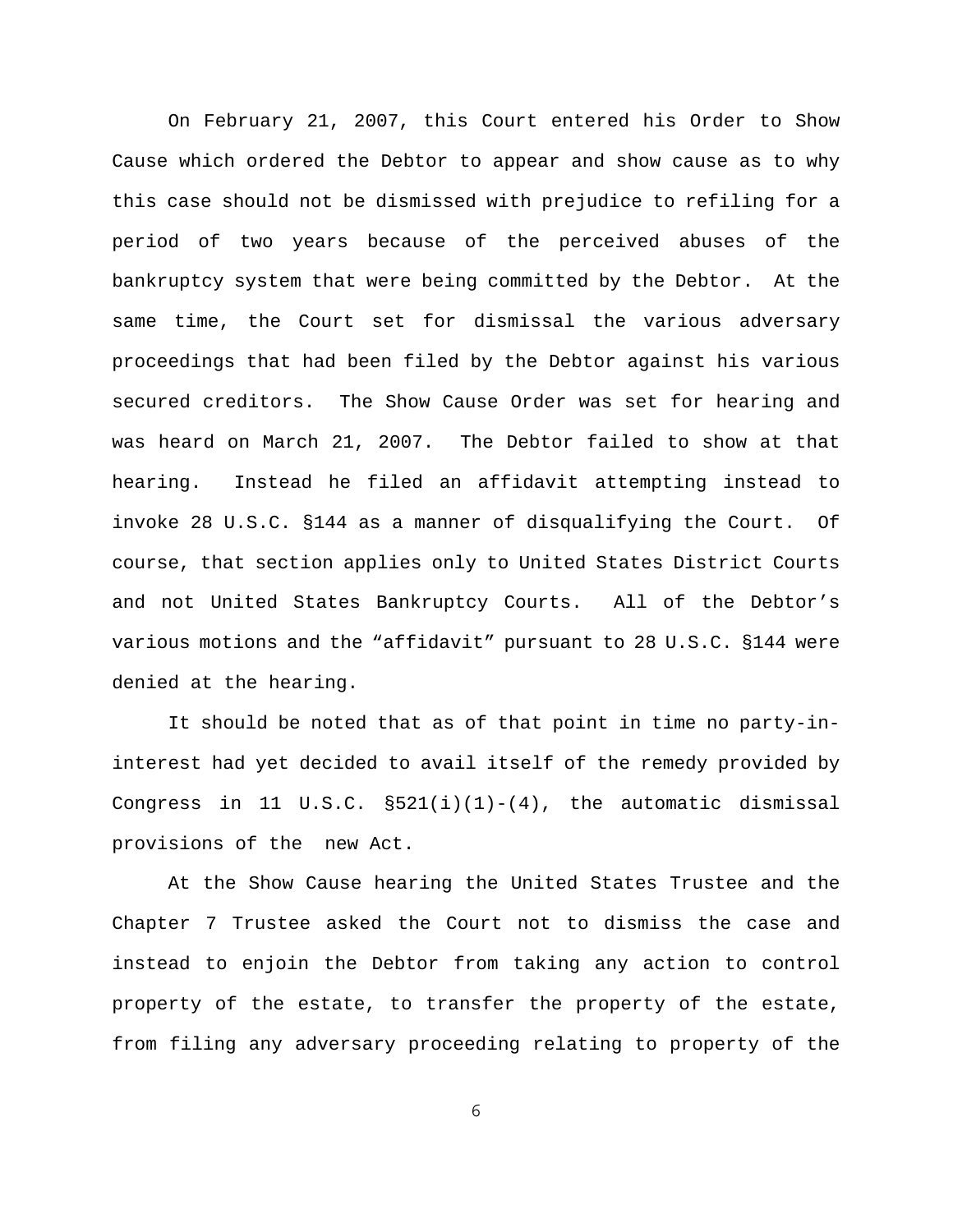estate, and otherwise sanctioning the Debtor. Such Order was entered reluctantly by the Court. Additionally, all the adversary proceedings which the Court had show caused for dismissal were dismissed, and the case removed from State Court was remanded a second time.

In response to the sanctions Order, the Debtor filed the instant Motion seeking the Court to enter an order reflecting that this bankruptcy case had been automatically dismissed on the 46<sup>th</sup> day after the petition date under §521(i)1) due to his failure to comply with the provisions of 11 U.S.C.  $\S 521(a)$ .<sup>2</sup> Such Motion was set for hearing on April 18, 2007. On the morning of that hearing, the Debtor filed his Notice of Withdrawal of Document by which the Debtor seeks to withdraw the Motion to Dismiss for his failure to comply with  $\S521(i)(1)$ .

#### **Issues**

I. Was this case automatically dismissed 46 days after the petition date under the provisions of 11 U.S.C.  $\S 521(i)(1)$  by reason of the Debtor's failure to comply with 11 U.S.C. §521(a)? Is the Debtor a part-in-interest under 11 U.S.C. §521(i)(2)?

II. Can an order entered reflecting such summary dismissal be with prejudice because of the Debtor's repeated abuse of the bankruptcy system and his creditors?

<sup>2</sup> It should be noted that references here and later in § numbers refer to sections of the Bankruptcy Abuse Prevention and Consumer Protection Act of 2005.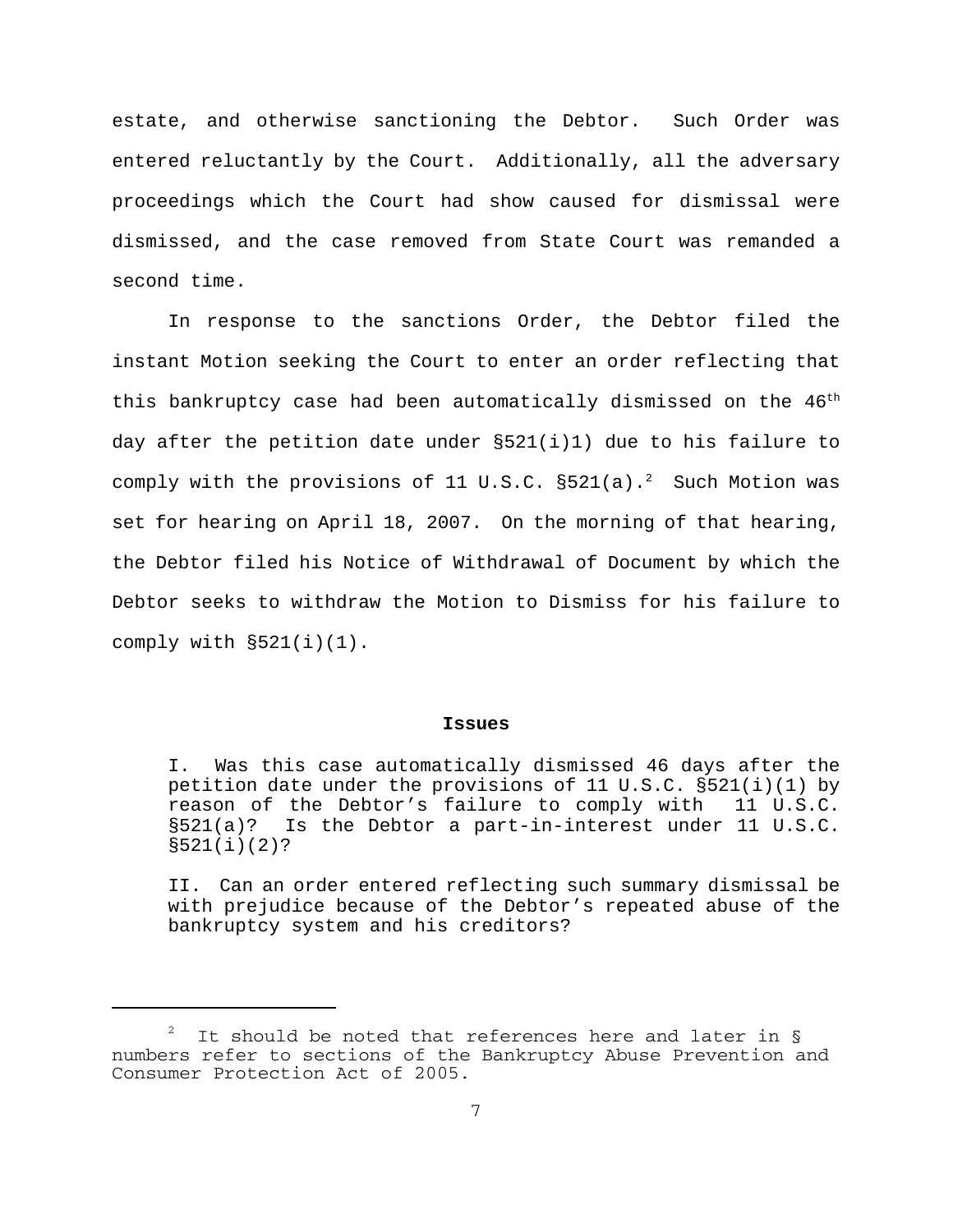## **Conclusion**

I. Section 521(i) (1) states that, "subject to paragraphs (2) and  $(4)$ , and notwithstanding section 707(a)<sup>3</sup>, if an individual debtor in a voluntary case under Chapter 7 or 13 fails to file all the information required under subsection  $(a)(1)$  within 45 days after the date of the filing of the petition, the case shall be automatically dismissed effective on the 46<sup>th</sup> day after the filing of the petition."  $11 \text{ U.S.C. } $521(i)(1)$  (emphasis added). This has been enforced literally as it reads. See *In re Fawson,* 338 B.R. 505, 511 (Bankr. D.Utah 2006)("If the case were not dismissed under  $\S521(i)(1)$  until a party-in-interest made a  $\S521(i)(2)$  request, then what effect would with the automatic dismissal language of  $\S521(i)(1)$  have? None ... Were this the intended procedure, Courts would have cases languishing on their dockets that were 'effectively dismissed' on the  $46<sup>th</sup>$  day.... Such an absurd result could have not have been what Congress intended.") See also, *In re Ott,* 343 B.R. 264, 268 (Bankr. D.Col. 2006); *In re Williams*, 339 B.R. 794, 795 (Bankr. N.D. Fla. 2006); *In re Lovato,* 343 B.R. 268, 270 (Bankr. D.N.M. 2006).

Section 521(i)(2) states that, "Subject to paragraph (4) and with respect to a case described in paragraph (1), any party-in-

<sup>3</sup> The other statutory bases upon which the Court may dismiss a case under Chapter 7 or convert such a case to a case under Chapter 11 or Chapter 13 are in this section which requires notice and a hearing for any action to be taken.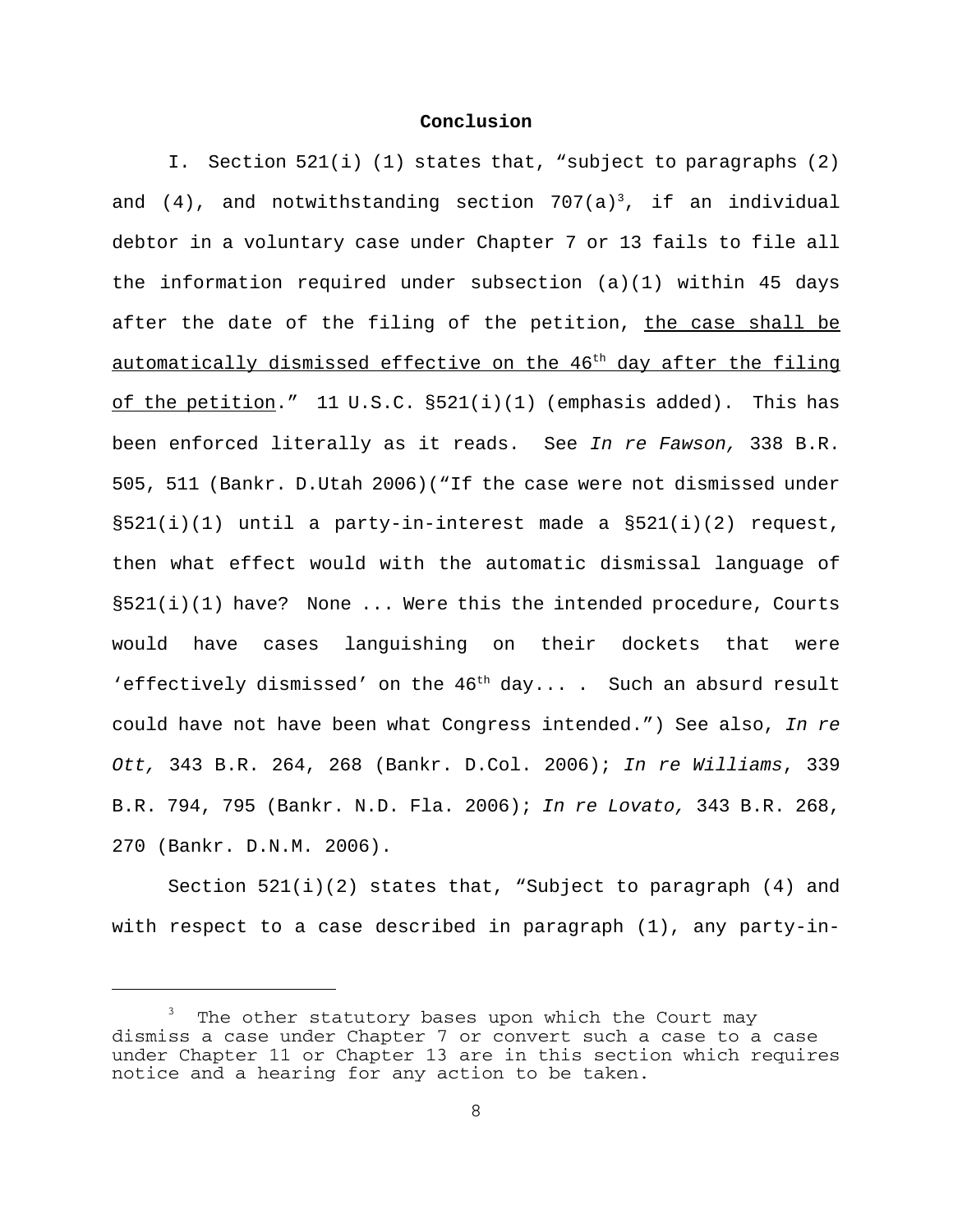interest may request the court to enter an order dismissing the case. If requested, the court shall enter an order of dismissal not later than 5 days after such request." 11 U.S.C. §521(i)(2) (emphasis added). So, we know so far that if the debtor has not complied with §521(a)(1) within 45 days of the petition date, the case is dismissed automatically on the  $46<sup>th</sup>$  day and any party-ininterest can request an order stating the same which the court is obliged to enter within five days.

Section  $521(i)(4)$  provides the only basis upon which the Court may decline to enter the order of dismissal. If the trustee files a motion before the expiration of the five-day period in subparagraph (2) then "after notice and a hearing, the court may decline to dismiss the case<sup>4</sup> if the court finds that the debtor attempted in good faith to file all the information required by subsection (a) (1) (B)  $(iv)^5$  and that the best interest of creditors would be served by administration of the case." See 11 U.S.C. §522(i)(4)(emphasis added). This tells us that the only basis on which the court can decline to enter the order of dismissal if requested is if the trustee files a motion within five

<sup>4</sup> The phrase "decline to dismiss the case" seems to imply the case has yet to be dismissed, i.e. the exact opposite of the "automatic dismissal" language used in §521(i)(1). Thankfully that is not a determinative issue here so the Court will leave it to others to reconcile this conundrum.

<sup>5</sup> Under 11 U.S.C. §521(a)(1)(B)(iv), the debtor is required to file "copies of all payment advices or other evidence of payment received within sixty days before the date of the filing of the petition by the debtor from any employer of the debtor."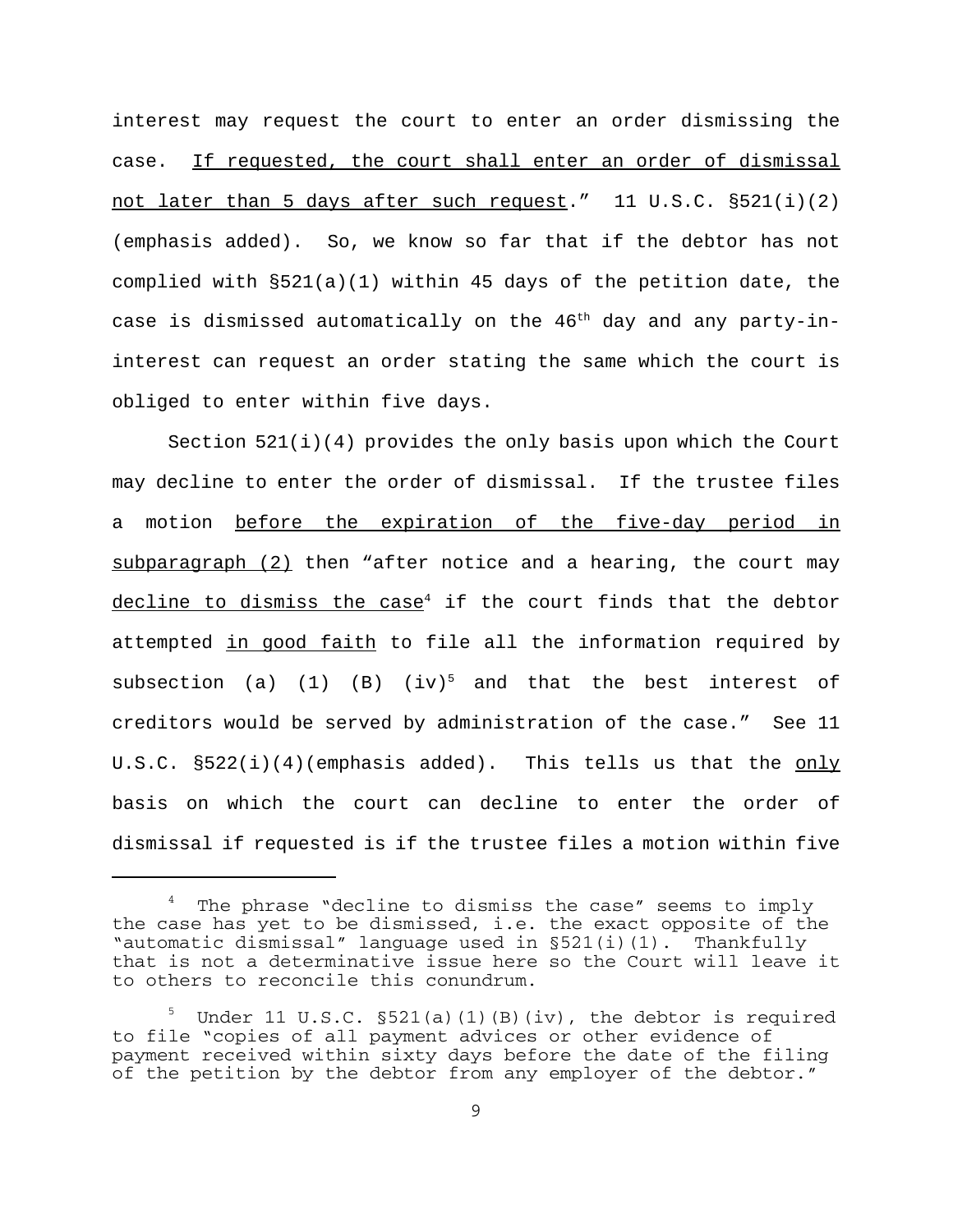days after a party-in-interest makes such a request, and the court finds debtor in good faith attempted to file his pay advices and the best interest of creditors would be served by administration of the case. See *In re Calhoun,* 2007 WL 117725 (Bankr. E.D. Mo. 2007). Here, however, the Debtor's default was much greater. He failed to comply with  $\S521(a)(1)(B)(i)(iii)(iii)(v)$  and  $(vi)$ . The Schedules and Statement of Financial Affairs which he did file contained virtually no meaningful information whatsoever until amended March 13, 2007 – almost 7 full months after the petition date and only after this Court had entered its Order to Show Cause threatening dismissal of this case with prejudice for a period of two years.

Section 521(i)(3) allows an extension of time for the debtor to comply with §521(a) but only if the debtor makes the request within the 45-days after the petition date. It is uncontested that this did not occur in this case.

Section 521(i)(4) only applies to defaults under  $\S521(a)(1)(B)(iv)$  and not those committed by this Debtor. And, the Trustee did not act within five (5) days as required even if subparagraph (iv) did apply. The Court is unable to find anything in the statute that gives this Court the discretion to not enter an order reflecting this case was automatically dismissed on the 46<sup>th</sup> day after the petition date.

The Court is not persuaded by the two cases cited by the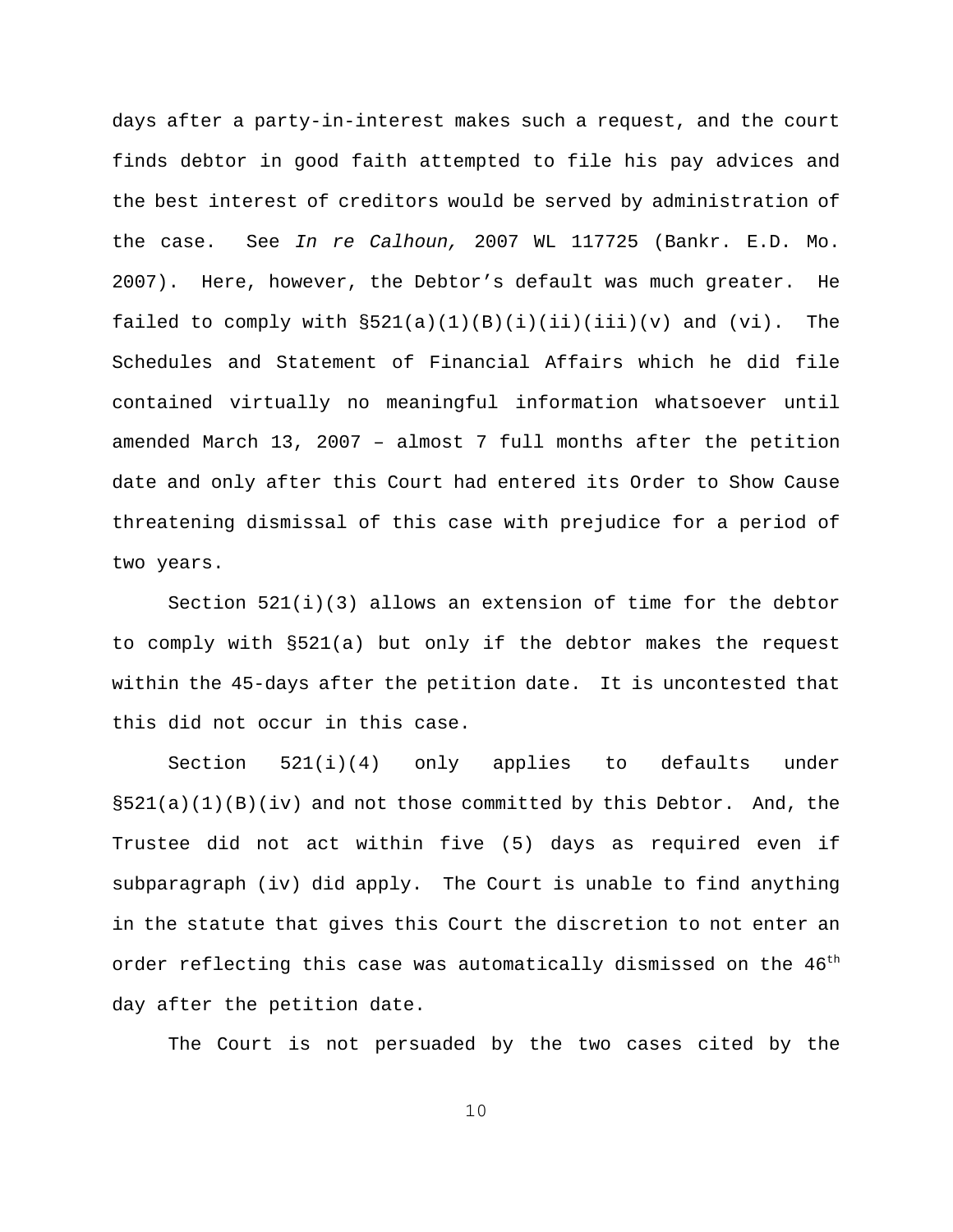Chapter 7 Trustee. One case finds a debtor to be judicially estopped from taking an inconsistent position at a later date. See *In re Parker,* 351 B.R. 790, 798-802 (Bankr. N.D. Ga. 2006). Such case involved the debtor's testimony at the Section 341 meeting that no pay advices existed and so it was not necessary that he comply with 11 U.S.C. §521(a)(1)(B)(iv). Debtor had also initially taken the position that he had complied with the credit counseling requirements of §109(h). When the debtor filed a motion to dismiss [since the trustee was causing him more trouble than he wanted], the court determined that his prior statement with regard to being an eligible debtor under §109(h)judicially estopped him from claiming to the contrary in his motion to dismiss. That has not occurred here.

In addressing the "automatic dismissal" issue, the court in the *Parker* case does make excellent arguments at pages 800, et seq. as to why Congress could not have possibly intended that a debtor should be able to take advantage of the automatic dismissal provision in §521(i) once a case starts going badly. However, there is nothing in §521 that indicates such. There is no restriction on the debtor seeking an order reflecting that the case had been automatically dismissed for reasons of his or her own noncompliance with §521(a). In fact, §521(i)(2) says, "any partyin-interest" can request such order. Clearly, the debtor is a party-in-interest.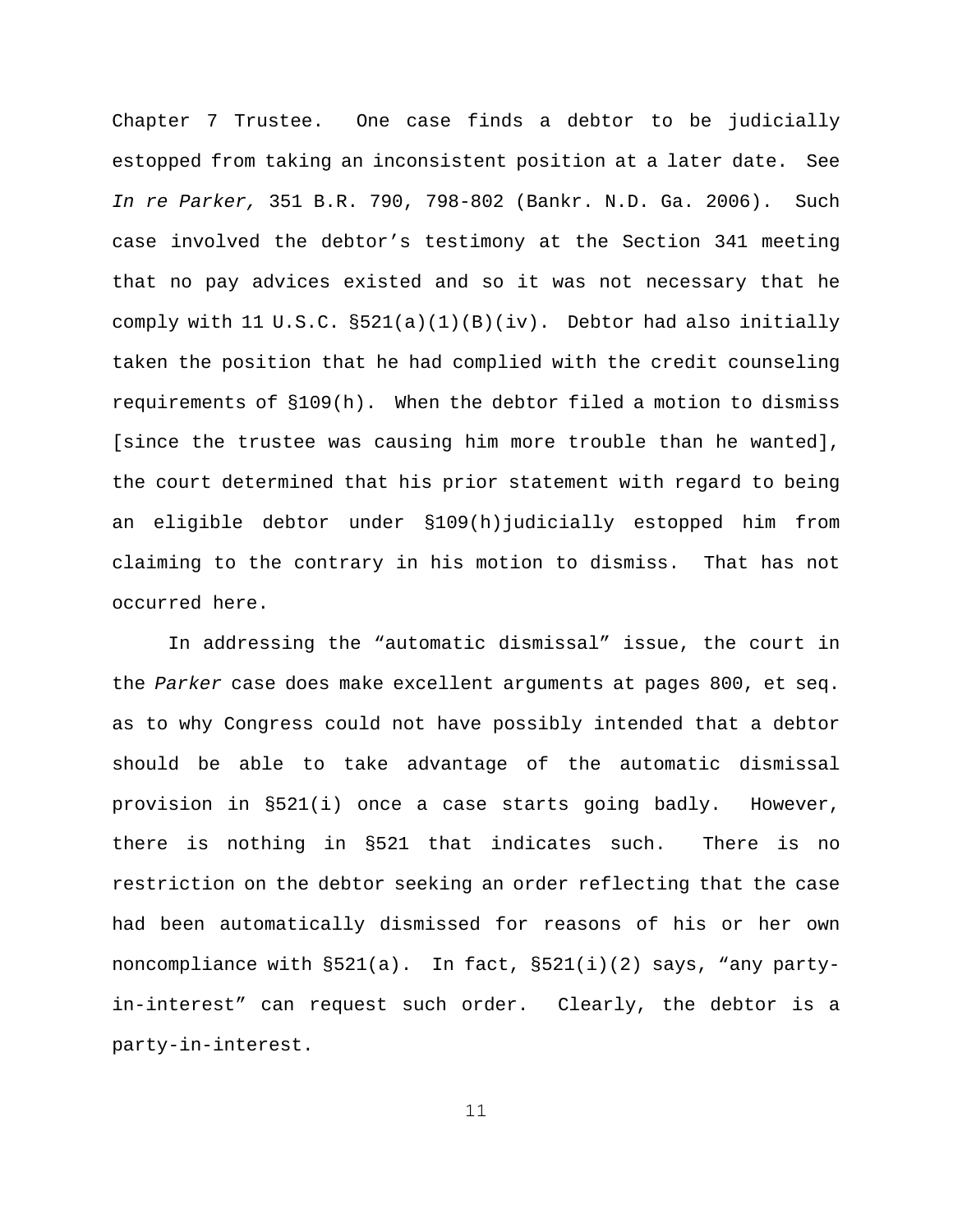The other case relied upon by the Chapter 7 Trustee stands for the proposition that a court is not required to enter its order excusing a debtor's compliance with §521(a)(1) within the 45-day deadline set out in §521(i)(1). See *In re Withers,* Case No. 06- 42098-TM-7 (Bankr. N.D. Cl., Feb. 26, 2007). In that opinion, which apparently is as yet unpublished, the court concluded that it had the power to excuse the debtor from filing the documents specified in §521(a)(1)(B) after the expiration of the 45-day period set forth in  $\S521(i)(1)$  "in order that the case not be deemed automatically dismissed as of the  $46<sup>th</sup>$  day after the filing date." This court notes, however, that there is absolutely nothing in the statute as amended, either in  $\S 521(i)$ ,  $\S 521(a)(1)(B)$ , or elsewhere, which in general allows this court to, after the expiration of these 45 days period in  $\S 521(i)(1)$ , excuse the Debtor from actions he was required to take before the 45 days expired. The only statutory exception by which excuse can be granted after the  $45<sup>th</sup>$  day is contained in Subparagraph (4) of  $\S 521(i)$  and it relates only to the failure to file pay advices under subsection  $(iv)$  of  $\S 521(a)(1)(B)$  and not to any of the items required to be filed by the other subsections of §521(a)(1)(B).

The only conclusion that can be drawn, in this Court's opinion, from the clear and unambiguous language of the 11 U.S.C. §521(i) is that on September 30, 2006, the Chapter 13 case of this Debtor was automatically dismissed pursuant to 11 U.S.C.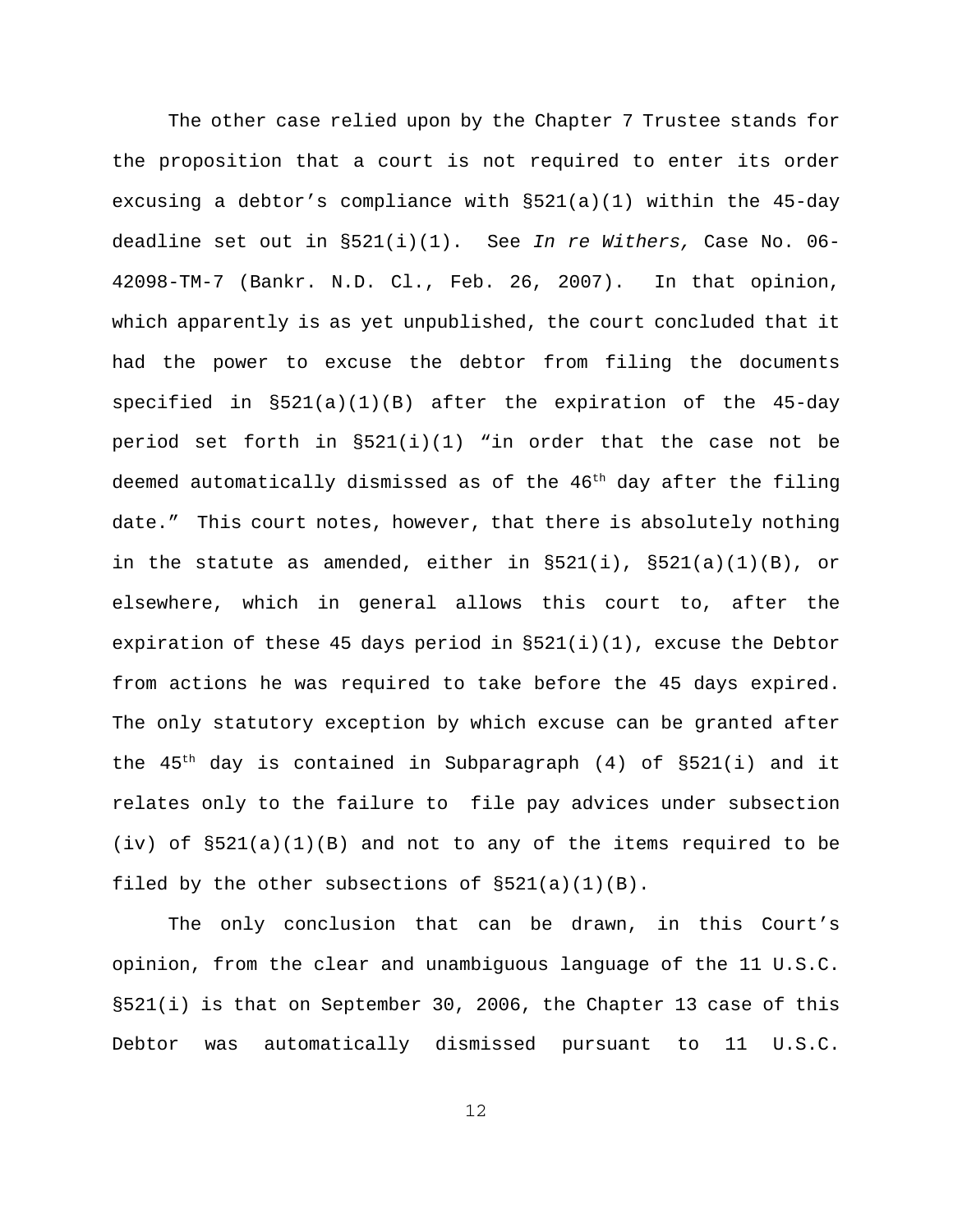$\S521(i)(1)$ . The fact that the Debtor withdrew his Motion immediately prior to the hearing is irrelevant. The case was either automatically dismissed or it was not. And, if it was, it would be sheer folly to play like it was not.

II. The next issue is what can be added to the order of dismissal in the nature of sanctions when it is the debtor who seeks an order of automatic dismissal because he is in default under  $\S 521(a)(1)$  and he has additionally engaged in egregious and outrageous bad faith conduct both in the instant case and in a prior case, as is the case here.

One of the reasons that the court in the *Parker* case determined that Congress could not have intended the debtor to be able to ask for dismissal under  $\S 521(i)(2)$  was because the court concluded there was no basis upon which the Court could condition such a dismissal if, in fact, the debtor had been acting in bad faith. The court in *Parker* states, "An 'automatic dismissal' also deprives creditors of the opportunity to seek dismissal with other conditions, such as a dismissal under  $$109(g)$  or  $$349(a)$ . Each of those sections allow the court to determine that the conduct of a debtor has been such that access to the court or to the availability of the discharge of certain debts should be curtailed. In contrast, an automatic dismissal without a court order permits a debtor to return to court immediately, with the only consequence being the need to seek an extension of the automatic stay pursuant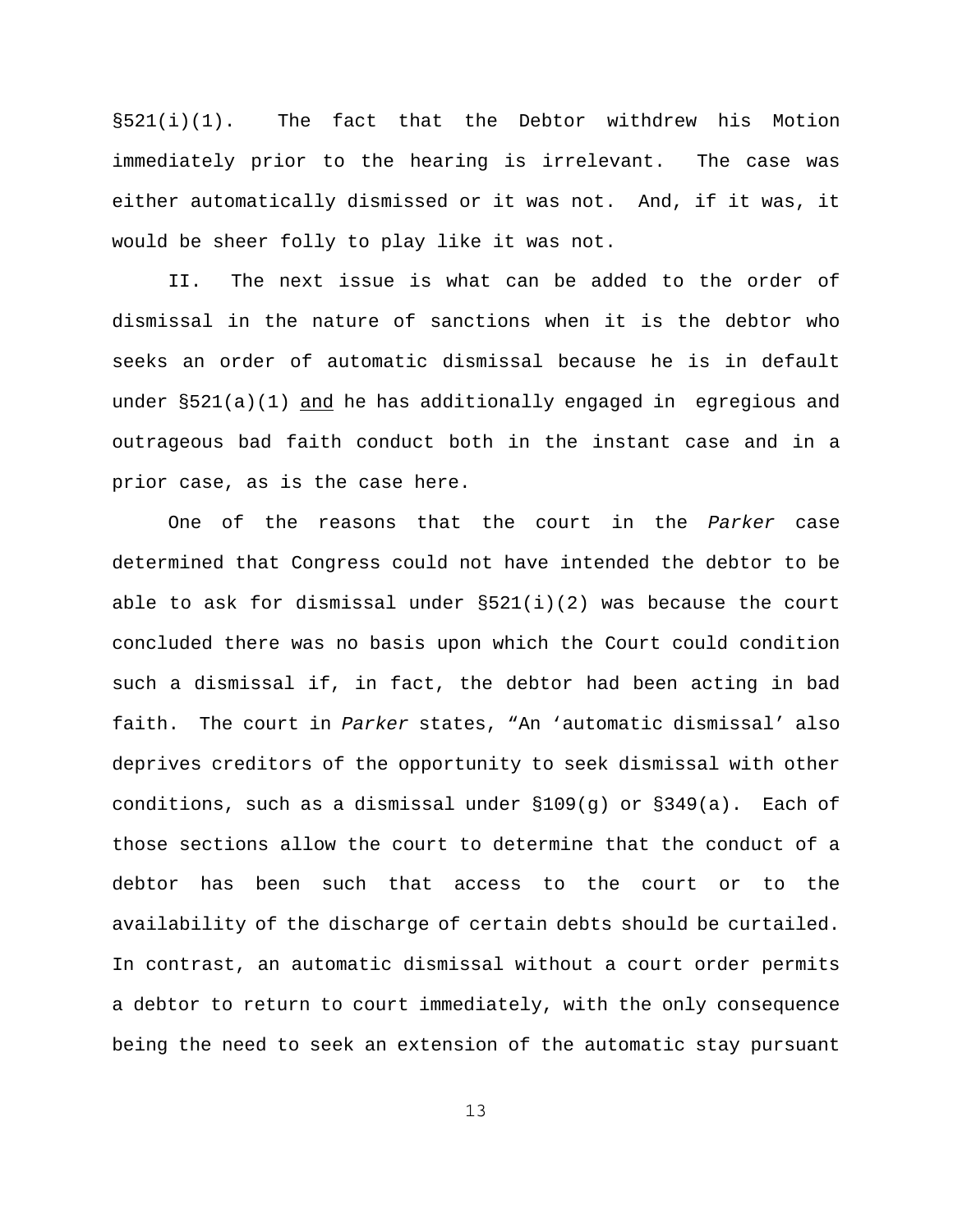to 11 U.S.C. §362(c)(3). Thus, a debtor facing an objection to discharge because material omissions or errors to his schedules could defend on the ground that the case was automatically dismissed under Section 521(i) on the grounds that because of the very same material omissions, his schedules did not contain all of the information required by §521(a)." *In re Parker,* 351 B.R. 790, 802 (Bankr. N.D. Ga. 2006).

The problem outlined by the bankruptcy judge in the *Parker* case is real. It is real in this instant case. Even so, the statute is clear on its face and the Debtor is not precluded from seeking an order of dismissal under 11 U.S.C. §521(i)(2).

However, that is not the end of the inquiry. Since the *Parker* decision, the United States Supreme Court has issued its opinion in *Marrama v. Citizens Bank of Massachusetts,* 127 S.Ct. 1105 (2007). In this case, the United States Supreme Court conditions the Chapter 7 debtor's seemingly unconditional right under 11 U.S.C. §706(a) to convert his case to a case under Chapter 13 to the extent the debtor had engaged in pre-petition bad faith conduct which would establish "cause" that would warrant dismissal or reconversion of his Chapter 13 case and render him unqualified to be a debtor under Chapter 13. The Supreme Court ruled that what appeared to be an unfettered right under 11 U.S.C. §707(a) was, in fact, not unfettered. Two possible circumstances were listed by the Court. First, a debtor might exceed the debt limit under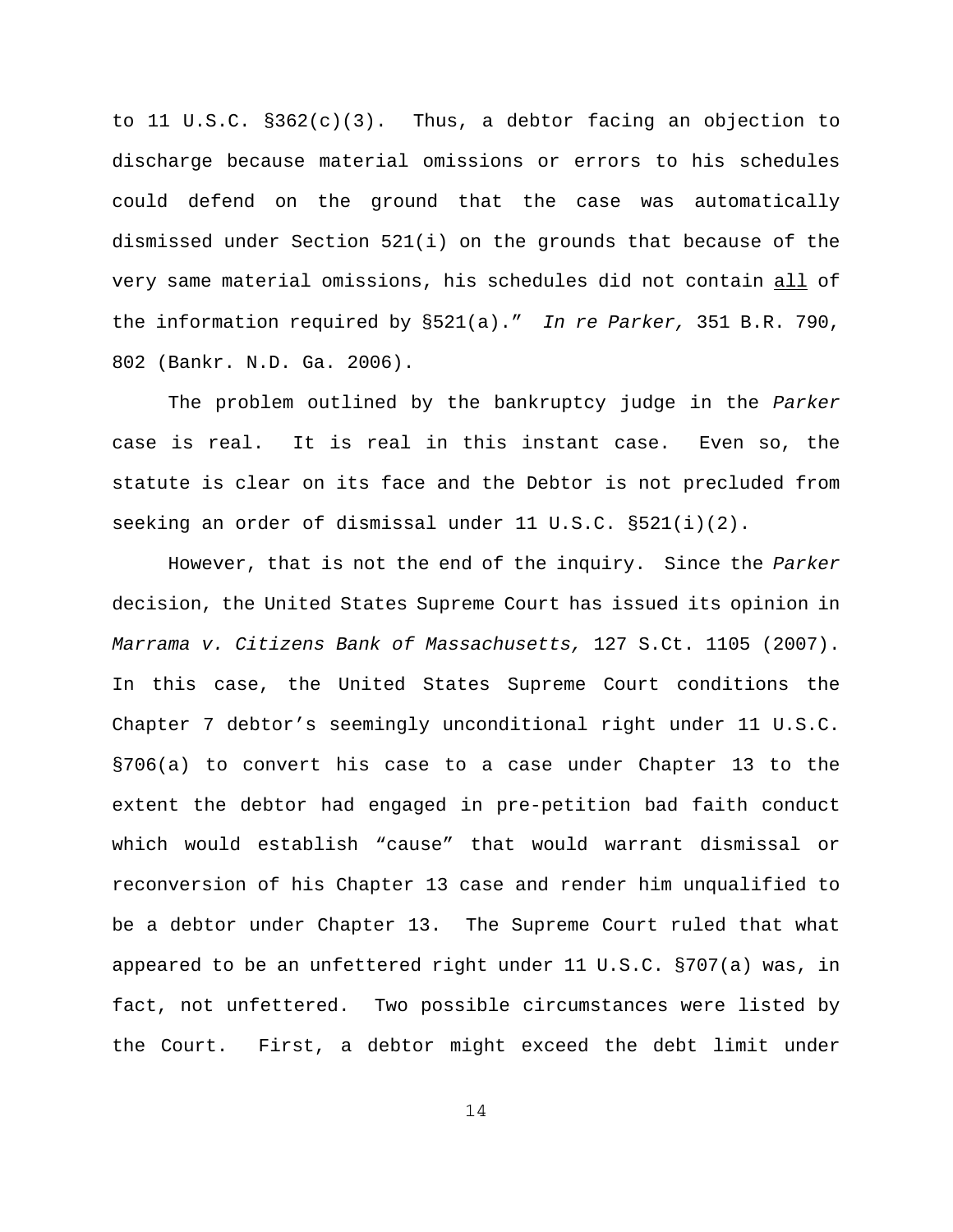Chapter 13 and, therefore, not be eligible to be a Chapter 13 debtor and the case would simply have to be reconverted to Chapter 7. Secondly, the Court looked at the provisions of Chapter 13 as to why a case under Chapter 13 could be reconverted to Chapter 7 including the nonexclusive list of ten "causes". The Court stated, "In practical effect, a ruling that an individual's Chapter 13 case should be dismissed or converted to Chapter 7 because of prepetition bad faith conduct, including fraudulent acts committed in an earlier Chapter 7 proceeding, is tantamount to a ruling that the individual does not qualify as a debtor under Chapter 13. That individual, in other words, is not a member of the class of 'honest but unfortunate debtor[s]' that the bankruptcy laws were enacted to protect. See *Grogan v. Garner,* 498 U.S., at 287, 11 S.Ct. 654." *Marrama v. Citizens Bank of Massachusetts,* 127 S.Ct. 1105 at 1111 (2007). It was on that basis that the court restricted Chapter 7 debtors' "automatic right" to convert to Chapter 13; i.e. bad faith.

Here, we do not have a "honest but unfortunate debtor that the bankruptcy laws were enacted to protect." Here, we have an individual in his second bankruptcy case whose first was dismissed for his failure to supply the required information to the trustee. It stayed dismissed because of the Debtor's failure to comply on a timely basis with  $\S521(a)(1)$ . In his second case, his lack of compliance with §521(a)(1) is much more egregious. His actions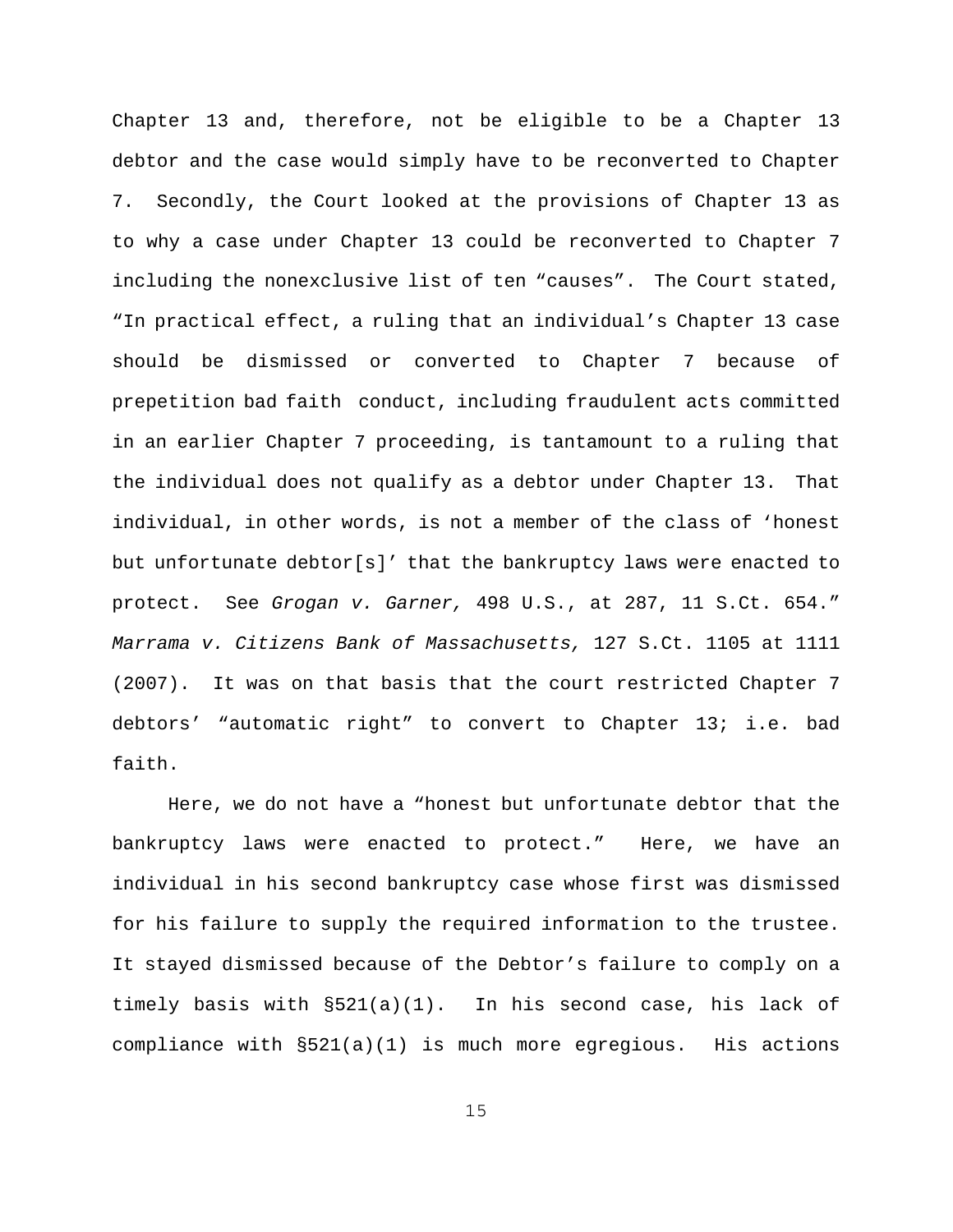smack of "thumbing one's nose" at the requirements imposed upon a debtor under §521. Additionally, in both cases, he persisted in filing adversary proceedings against his secured creditors claiming their liens to be invalid for the most ridiculous and legally unsupportable reasons. He has further filed numerous additional pleadings with no merit. He has caused the Chapter 13 Trustee and the Chapter 7 Trustee untold expense, time, and trouble. He has transferred title to real estate out of his Chapter 13 estate to a corporate entity he controls without notice to creditors or without seeking a court order authorizing same. He has shown absolutely no regard for the bankruptcy laws except to the extent that he can use them as an attempt to frustrate legitimate collection efforts by his secured creditors. According to pleadings on file in the Debtor's first case as well as his testimony before this Court, it has been at least one year since any of his secured creditors has received any voluntary payment from the Debtor.

This case is the poster child for a bad faith debtor. Relying upon the decision of the Supreme Court in *Marrama,* this Court concludes that when a debtor seeks an order confirming the dismissal of his case under §521(i)(2) by reason of his own defalcation under  $\S521(a)(1)$ , it is legitimate for the Court to inquire into the motivation and/or good faith (or lack thereof) of the debtor in seeking such order; and, in the event the debtor is acting in bad faith, to properly condition such dismissal so that